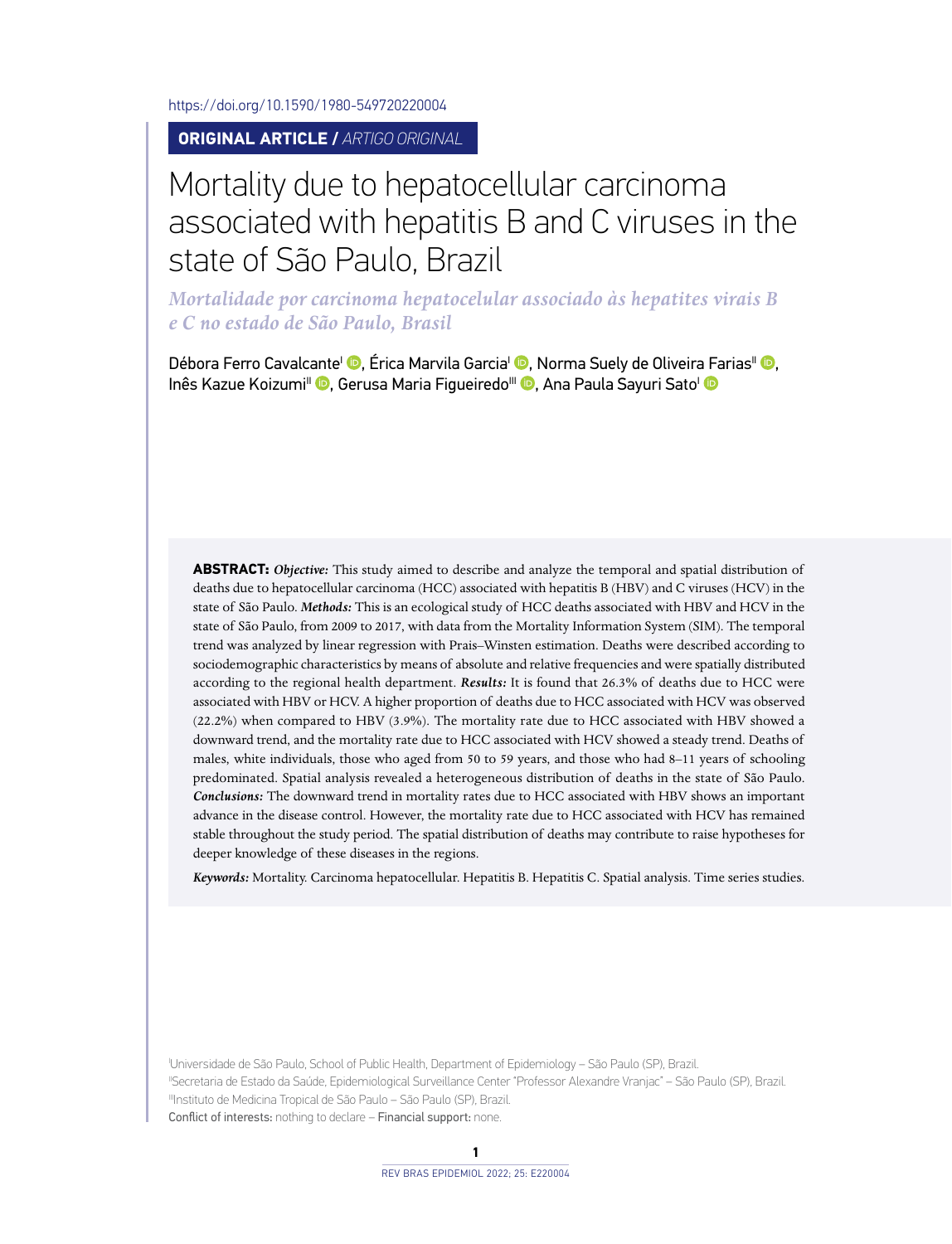**RESUMO:** *Objetivos:* Este estudo tem como objetivo descrever e analisar a distribuição temporal e espacial dos óbitos por carcinoma hepatocelular associados às hepatites virais B e C no estado de São Paulo. *Métodos:* Estudo ecológico dos óbitos por carcinoma hepatocelular associados a hepatites virais B e hepatites virais C no estado de São Paulo, de 2009 a 2017, com dados do Sistema de Informação sobre Mortalidade. A tendência temporal foi analisada por regressão linear, com método de Prais-Winsten. Os óbitos foram descritos segundo as características sociodemográficas, por meio de frequências absolutas e relativas, e foram espacialmente distribuídos segundo departamento regional de saúde. *Resultados:* Dos óbitos por carcinoma hepatocelular, 26,3% foram associados a hepatites virais B ou hepatites virais C. Observou-se maior proporção de óbitos por carcinoma hepatocelular associado a hepatites virais C (22,2%) quando comparada àquela associada a hepatites virais B (3,9%). A taxa de mortalidade por carcinoma hepatocelular associado a hepatites virais B apresentou tendência de queda, no entanto a taxa de mortalidade por carcinoma hepatocelular associado a hepatites virais C apresentou tendência estacionária. Predominaram óbitos de pacientes do sexo masculino, de cor branca, de 50–59 anos e com oito a 11 anos de estudo. A análise espacial revelou distribuição heterogênea dos óbitos no estado de São Paulo. *Conclusão:* A tendência de queda nas taxas de mortalidade por carcinoma hepatocelular associado a hepatites virais B revela um importante avanço no controle do agravo. Entretanto, a taxa de mortalidade por carcinoma hepatocelular associado a hepatites virais C vem-se mantendo estável ao longo do período estudado. A distribuição espacial dos óbitos pode contribuir para levantar hipóteses com vistas ao conhecimento mais aprofundado desses agravos nas regiões.

*Palavras-chave:* Mortalidade. Carcinoma hepatocelular. Hepatite B. Hepatite C. Análise espacial. Série temporal.

### **INTRODUCTION**

Hepatocellular carcinoma (HCC) is the most common form of primary liver cancer, the third leading cause of death of neoplastic etiology, and one of the most lethal types of cancer in the world<sup>1</sup>. It is a malignant tumor that usually appears in cirrhotic patients and is most commonly associated with hepatitis B, hepatitis C, and chronic alcoholism<sup>2</sup>. More recently, obesity has been recognized as an important risk factor for different types of cancer, including liver cancer<sup>3</sup>.

Globally, viral hepatitis accounted for approximately 1.34 million deaths in 2015. According to World Health Organization (WHO) data (2017), among deaths from viral hepatitis in 2015, 96% occurred due to complications of chronic infection, and the majority was caused by hepatitis B virus (HBV) (66%) and hepatitis C virus (HCV) (30%). Among the complications of chronic infection, 720,000 deaths from liver cirrhosis and 470,000 deaths from HCC can be highlighted<sup>4</sup>.

The possible underreporting of deaths due do HCC associated with viral hepatitis in Brazil and around the world is highlighted. The results of a cohort study carried out on patients with chronic HCV infection in the United States in the period 2006–2010 showed that less than one-fifth of the deaths of HCV-infected people are reported on the death certificate, which indicates a significant underestimation of the number of deaths due to HCV. Among the deaths from liver cancer, HCV was mentioned in 31% of deaths<sup>5</sup>.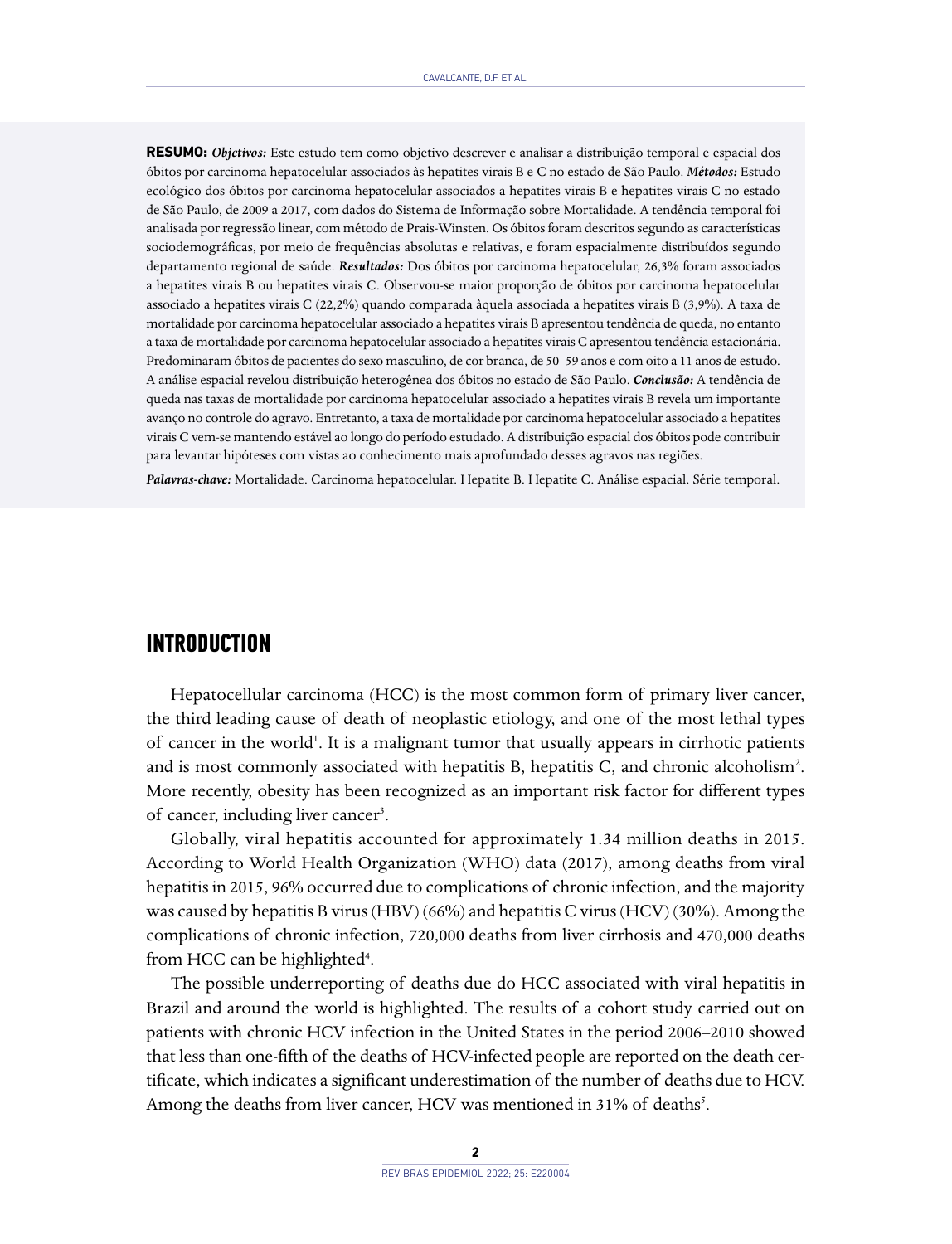According to the study by Tauil et al. who analyzed mortality from HBV in Brazil, from 2000 to 2009, the highest proportion of deaths due to HCC with hepatitis B as an associated cause occurred in 2001 with 6.4% (37/582)<sup>6</sup>. In contrast, an investigation in 19 medical centers in 8 states in Brazil identified that 39% of the cases of HCC had hepatitis B<sup>7</sup>. Therefore, it is very likely that there is underreporting of deaths from this disease in the country<sup>6</sup>.

In view of the considerations presented, this study aimed to describe deaths due to HCC associated with HBV and HCV and to analyze the spatial and temporal distribution of these deaths in the state of São Paulo, from 2009 to 2017.

#### **METHODS**

This is an ecological study, with spatial and temporal analysis of deaths due to HCC associated with HBV and HCV in the state of São Paulo, from 2009 to 2017. The study area corresponds to the state of São Paulo, which counts with 645 municipalities, spread over a territorial area of 248,219,63 km<sup>2</sup>, with a total of 43,359,005 inhabitants in 2016<sup>8</sup>.

Data on deaths of residents in the state of São Paulo were obtained from the Mortality Information System (SIM), and data on the population living in the state of São Paulo and in the municipalities were the annual population estimates of the State System Data Analysis Foundation (SEADE)<sup>9</sup>.

The files of death certificates for the state of São Paulo for each year of the study were downloaded from the DATASUS website ([https://datasus.saude.gov.br/transferencia-de-ar](https://datasus.saude.gov.br/transferencia-de-arquivos/)[quivos/](https://datasus.saude.gov.br/transferencia-de-arquivos/)). The files downloaded in DBC format were converted to DBF format, using the TABWIN software, and then analyzed using Excel software.

First, deaths with underlying causes of HCC, line (d) of the death certificate, code C22.0 of the ICD-10, were selected. Second, deaths due to HCC that appeared in the other lines of the certificate (consequential and contributing causes) and that were not included in the underlying cause were included.

In the next stage, deaths due to HCC that presented HBV and HCV codes (B18.0 – chronic HBV with Delta agent; B18.1 – chronic HBV without Delta agent; B18.2 – chronic HCV) in all lines corresponding to the causes of death were selected. Therefore, deaths due to HCC associated with viral hepatitis were considered, all deaths that had HCC in any line of causes of death and that simultaneously presented HBV or HCV mentioned in the declaration.

Generalized linear regression models were constructed using the Prais–Winsten method in the software Stata version 15, considering the significance level of 5%.

The time series of age-standardized mortality rates were represented in line graph format, constructed in Microsoft Office Excel 2013. To quantitatively estimate the time trends of mortality rates in the analyzed period, the formula of annual percentage change (APC) was used. The mortality coefficients were age-standardized by the direct method, using as reference the population of the 2010 census of the state of São Paulo.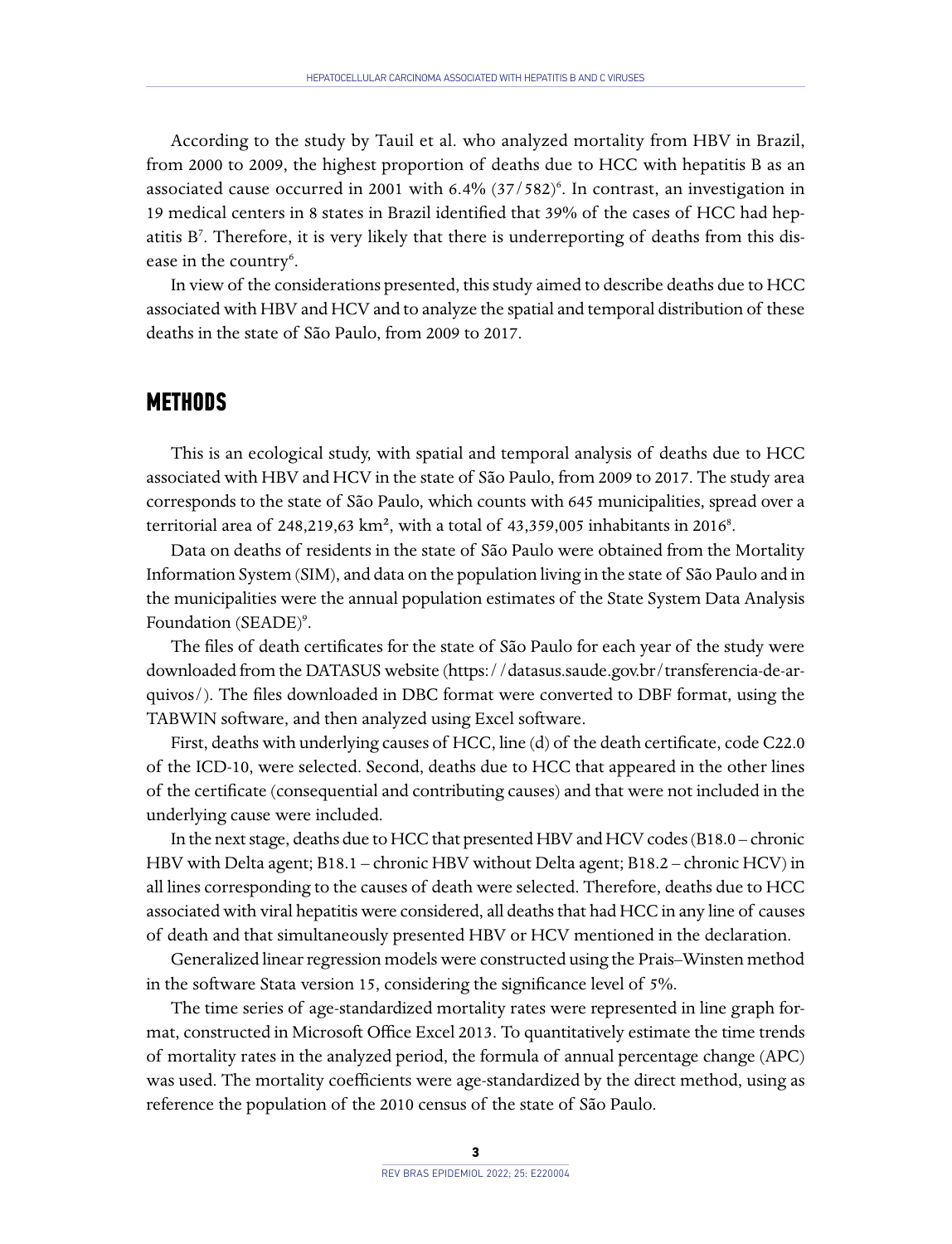A descriptive analysis of the sociodemographic characteristics of deaths was carried out according to the following variables: sex, age group, color, and schooling. Descriptive variables were analyzed by absolute and relative frequencies and by Pearson's chi-square test or Fisher's exact test, considering the significance level of 5%.

Maps were built with the spatial distribution of mortality rates, using SIG QGIS software version 3.4. The spatial unit of choice was the Regional Health Department (DRS), responsible for the management of Health Care of the State Department of Health at the regional level. The deaths were geocoded and described according to the DRS of residence, considering the following 3-year period: 2009–2011, 2012–2014, and 2015–2017.

Secondary public domain databases were used, without the use of any nominal data that could allow the identification of the subjects. Therefore, the ethical aspects of the research with human beings in force in resolution no. 466 of December 12, 2012, of the National Health Council were respected.

## **RESULTS**

From 2009 to 2017, 2,499,738 deaths were found in the state of São Paulo. Among these, 5,870 had HCC as the cause of death, with 5,217 (88.9%) presenting HCC as the underlying cause of death and 653 (11.1%) mentioning HCC in the other lines of the death certificate (consequential causes and contributors of death).

Among the deaths due to HCC, 1,545 had HBV or HCV as an associated cause of death, that is, 26.3% (1,545/5,870) of deaths due to HCC were attributed to HBV or HCV.

There were 1,306 (22.2%) deaths due to HCC associated only with HCV and 226 (3.9%) associated only with HBV, meaning there was a higher proportion of deaths due to HCC attributed to HCV when compared to HBV. Only 13 (0.2%) deaths due to HCC were associated with both viruses (HBV and HCV).

Standardized mortality rates due to HCC associated with HBV showed a significant reduction in the analyzed period, from 0.07 per 100,000 inhabitants-year in 2009 to 0.03 per 100,000 inhabitants-year in 2017, with an annual decrease of 10.4% (95%CI -17.0 to -3.2) (Figure 1 and Table 1). It was also observed that these rates were higher in males (Figure 1).

Standardized mortality rates due to HCC associated with HCV showed a stationary trend in the analyzed period, from 0.35 per 100,000 inhabitants-year in 2009 to 0.25 per 100,000 inhabitants-year in 2017 (APC=-4.0; 95%CI -8.6 to 0.7) (Figure 1 and Table 1). It was also observed that these rates were higher in males (Figure 1).

Most deaths due to HCC associated with viral hepatitis were male (75.5%), with a higher proportion in cases associated with hepatitis B (87.2%), white (73.9%), in the age group of 50–59 years (35%). The same profile was observed when they were analyzed separately for each type of hepatitis (Table 2).

There was a predominance of deaths in white (73.9%), with a similar proportion when analyzed separately for each type of hepatitis. When analyzing the level of education, a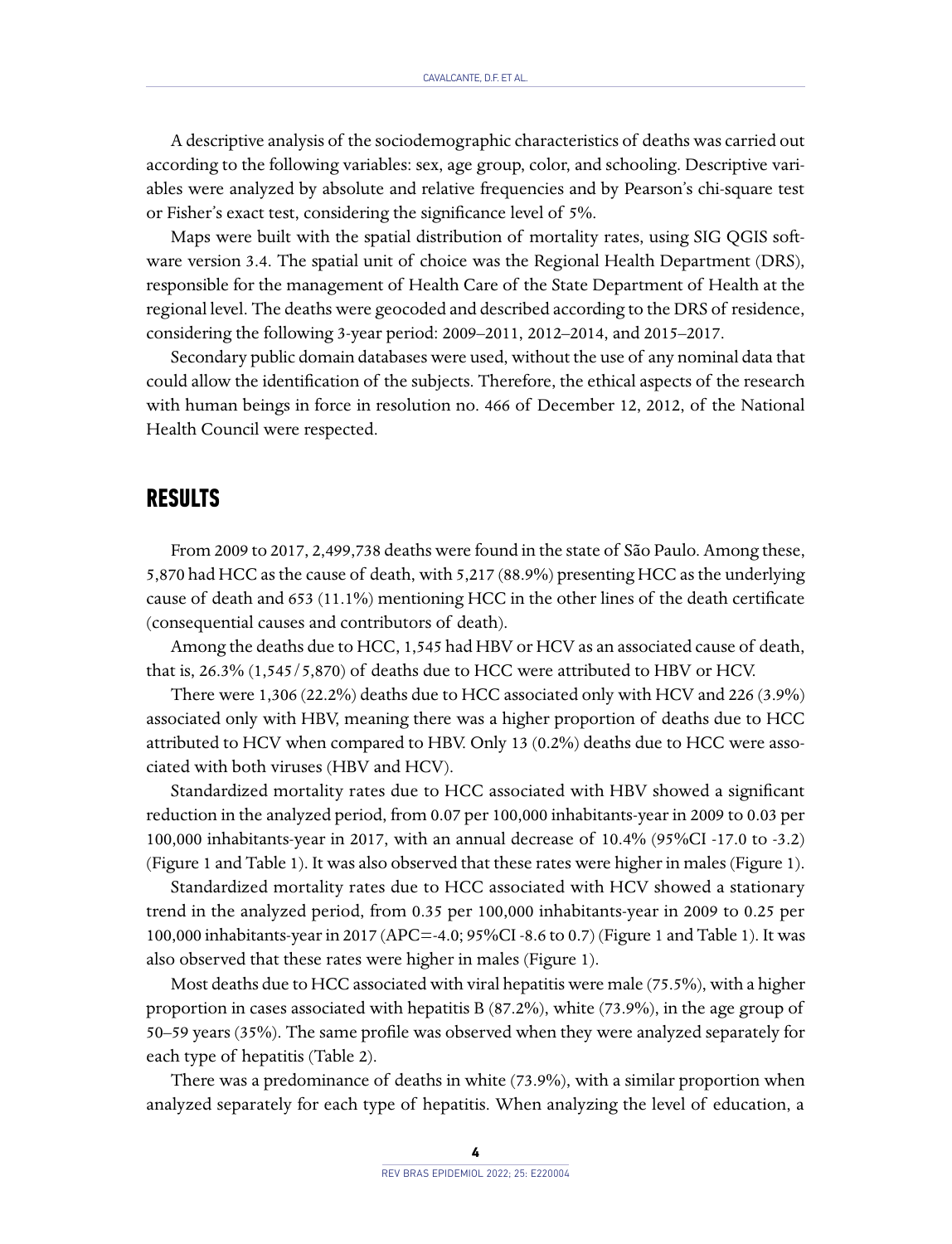

Source: Mortality Information System, São Paulo, 2019. \*Per 100,000 inhabitants / year.

Age-standardized mortality rate – using as reference the population of the 2010 census of the state of São Paulo.

Figure 1. Time series of age-standardized mortality rates due to HCC associated with hepatitis B and C viruses, in the state of São Paulo, 2009–2017.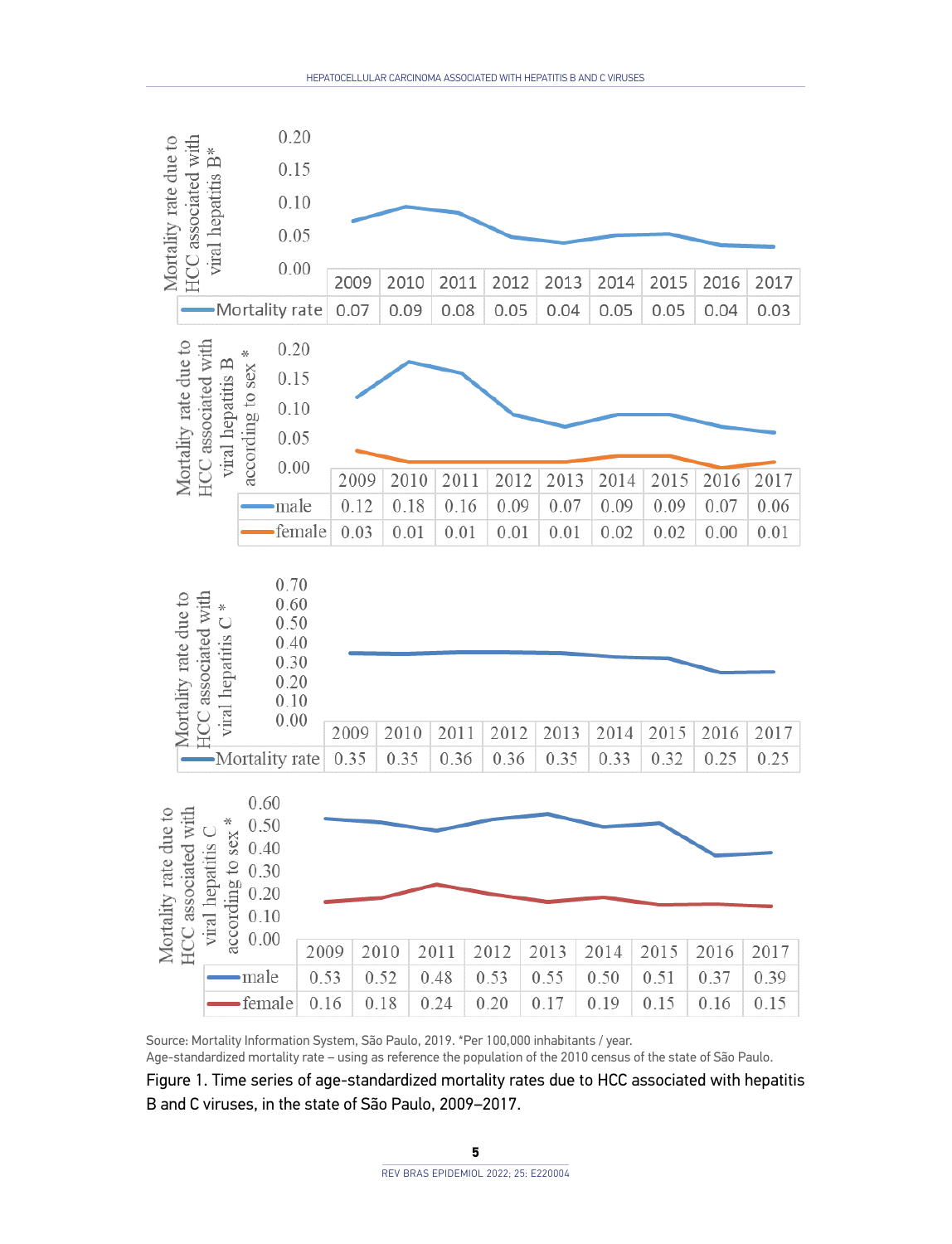|                      | APC     | <b>LL 95%CI</b> | <b>LS 95%CI</b> | <b>TRENDS</b> |  |
|----------------------|---------|-----------------|-----------------|---------------|--|
| Hepatitis B          | $-10.4$ | $-17.0$         | $-3.2$          | Descending    |  |
| Hepatitis C          | -4.0    | $-8.6$          | 0.7             | Stationary    |  |
| Hepatitis B (male)   | $-10.2$ | $-18.1$         | $-1.6$          | Descending    |  |
| Hepatitis C (male)   | $-3.8$  | $-8.1$          | 7.5             | Stationary    |  |
| Hepatitis B (female) | $-8.3$  | $-19.7$         | 4.5             | Stationary    |  |
| Hepatitis C (female) | $-2.6$  | $-8.1$          | 3.1             | Stationary    |  |

Table 1. Annual Percentage Change of age-standardized mortality rates due to hepatocellular carcinoma, associated with viral hepatitis, in the state of São Paulo, 2009–2017.

LL 95%CI: Lower limit of 95% confidence interval. LS 95%CI: Superior limit of 95% confidence interval. Agestandardized mortality rate – using as reference the population of the 2010 census of the state of São Paulo. Source: Mortality Information System, São Paulo, 2019.

higher proportion of deaths was identified in the category of 8–11 years of study (22.1%), but the cases associated with hepatitis B were predominantly present in individuals with 4–7 years of study (21.2%). It is noteworthy that 18.9% of the analyzed deaths had the education variable left blank or ignored (Table 2).

It is noteworthy that the deaths due to HCC associated with viral hepatitis were different in relation to overall deaths regarding sex, age group, and schooling (p<0.001).

When analyzing the difference in deaths due to HCC associated with hepatitis B and those associated with hepatitis C, it was found that in women the proportion of deaths due to HCC associated with hepatitis C is higher (26.6%) than in deaths due to HCC associated with hepatitis B  $(12.8\%)$  (p<0.001). Another important factor observed was the age difference between deaths, noting that the proportion of deaths in the age groups of 30–39 years and 40–49 years is only 0.8% and 8.7%, respectively, when refers to deaths due to HCC associated with hepatitis C. In relation to hepatitis B, there is a greater proportion of deaths, 3.1 and 17.7%, respectively, for the same age groups (p<0.001), indicating that individuals affected by HCC associated with hepatitis B die earlier (Table 2).

Regarding the color variable, there was a higher proportion of deaths among whites both in deaths due to HCC associated with hepatitis B and in those associated with hepatitis C, with 65.5 and 75.5%, respectively. It was found that in people with yellow skin, the proportion of deaths due to HCC associated with hepatitis B is higher (5.3%) than in deaths due to HCC associated with hepatitis C  $(1.8\%)$  (p<0.001) (Table 2).

When performing the spatial distribution, the crude mortality rates due to HCC associated with HBV showed a decline over the study periods. In the first period, the highest rate was observed in the Regional Health Department (DRS) of Ribeirão Preto with 0.20 deaths per 100,000 inhabitants/year, followed by the DRS of Greater São Paulo, Botucatu, and São José do Rio Preto, with 0.12, 0.11, and 0.11 deaths per 100,000 inhabitants/year, respectively.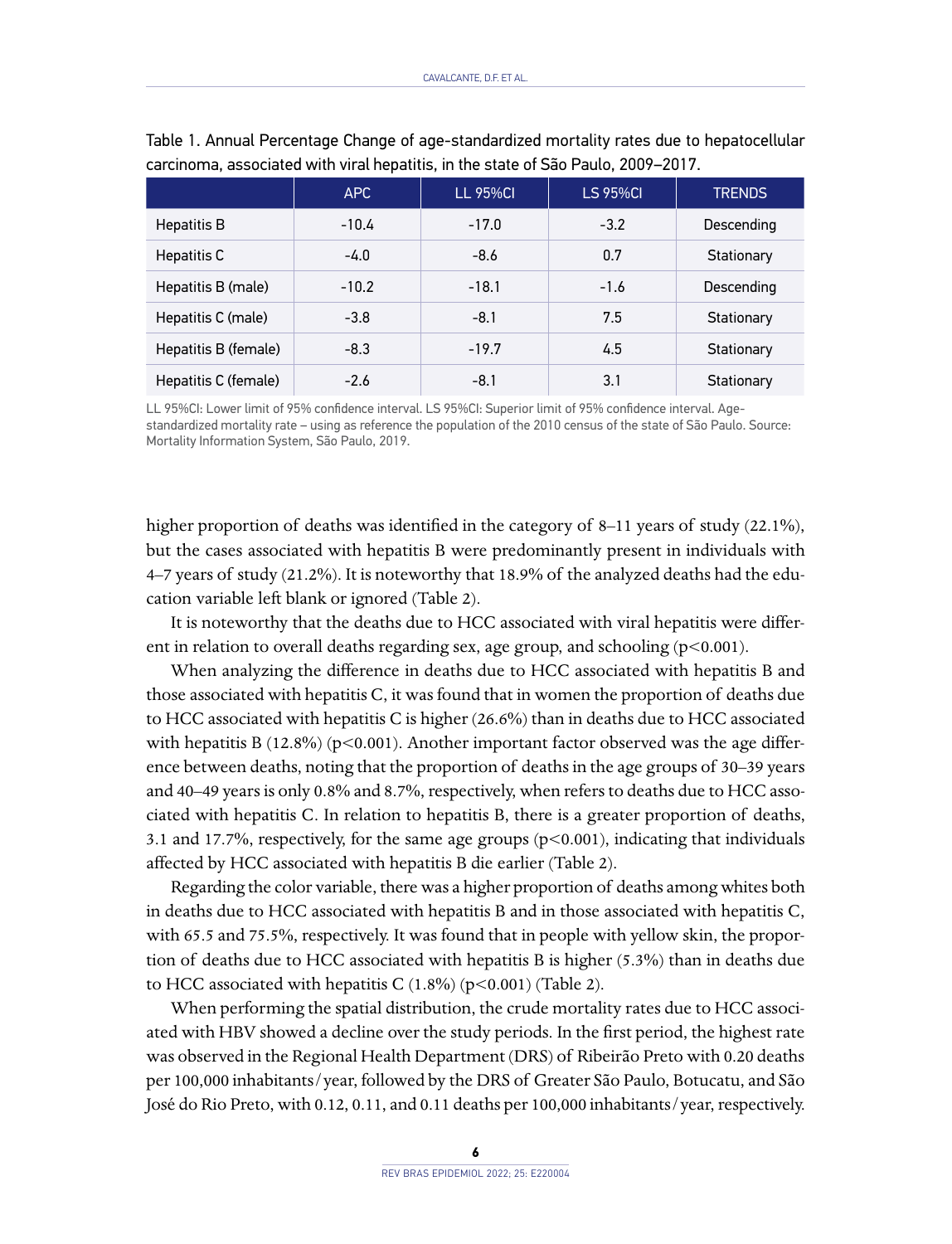| Variable         | Total*       |      | Hepatitis B**           |      | Hepatitis C** |      | Hepatitis B and C |         |  |  |  |
|------------------|--------------|------|-------------------------|------|---------------|------|-------------------|---------|--|--|--|
|                  | $(n=1,545)$  |      | $(n=226)$               |      | $(n=1,306)$   |      | $(n=13)$          |         |  |  |  |
|                  | $\mathsf{n}$ | $\%$ | $\overline{\mathsf{n}}$ | $\%$ | $\mathsf{n}$  | $\%$ | n                 | $\%$    |  |  |  |
| Sex              |              |      |                         |      |               |      |                   |         |  |  |  |
| Female           | 379          | 24.5 | 29                      | 12.8 | 348           | 26.6 | $\overline{c}$    | 15.4    |  |  |  |
| Male             | 1,166        | 75.5 | 197                     | 87.2 | 958           | 73.4 | 11                | 84.6    |  |  |  |
| Age group        |              |      |                         |      |               |      |                   |         |  |  |  |
| $20 - 29$        | 4            | 0.3  | 3                       | 1.3  | $\mathbf{1}$  | 0.1  | 0                 | 0.0     |  |  |  |
| $30 - 39$        | 17           | 1.1  | $\overline{7}$          | 3.1  | 10            | 0.8  | $\pmb{0}$         | 0.0     |  |  |  |
| $40 - 49$        | 153          | 9.9  | 40                      | 17.7 | 113           | 8.7  | 0                 | $0.0\,$ |  |  |  |
| $50 - 59$        | 541          | 35.0 | 78                      | 34.5 | 458           | 35.1 | 5                 | 38.5    |  |  |  |
| $60 - 69$        | 481          | 31.1 | 52                      | 23.0 | 424           | 32.5 | 5                 | 38.5    |  |  |  |
| $\geq 70$        | 349          | 22.6 | 46                      | 20.4 | 300           | 23.0 | 3                 | 23.1    |  |  |  |
| Color            |              |      |                         |      |               |      |                   |         |  |  |  |
| White            | 1,141        | 73,9 | 148                     | 65.5 | 986           | 75.5 | 7                 | 53.8    |  |  |  |
| <b>Black</b>     | 89           | 5.8  | 21                      | 9.3  | 66            | 5.1  | 2                 | 15.4    |  |  |  |
| Brown            | 223          | 14.4 | 38                      | 16.8 | 181           | 13.9 | 4                 | 30.8    |  |  |  |
| Yellow           | 35           | 2.3  | 12                      | 5.3  | 23            | 1.8  | $\pmb{0}$         | 0.0     |  |  |  |
| Indigenous       | 0            | 0.0  | 0                       | 0.0  | 0             | 0.0  | 0                 | 0.0     |  |  |  |
| Blank or ignored | 57           | 3.7  | $\overline{7}$          | 3.1  | 50            | 3.8  | $\pmb{0}$         | 0.0     |  |  |  |
| Schooling        |              |      |                         |      |               |      |                   |         |  |  |  |
| None             | 82           | 5.3  | 21                      | 9.3  | 60            | 4.6  | $\mathbf{1}$      | 7.7     |  |  |  |
| $1 - 3$          | 291          | 18.8 | 38                      | 16.8 | 251           | 19.2 | $\mathbf{2}$      | 15.4    |  |  |  |
| $4 - 7$          | 296          | 19.2 | 48                      | 21.2 | 247           | 18.9 | 1                 | 7.7     |  |  |  |
| $8 - 11$         | 342          | 22.1 | 36                      | 15.9 | 301           | 23.0 | 5                 | 38.5    |  |  |  |
| $\geq 12$        | 242          | 15.7 | 35                      | 15.5 | 207           | 15.8 | $\pmb{0}$         | 0.0     |  |  |  |
| Blank or ignored | 292          | 18.9 | 48                      | 21.2 | 240           | 18.4 | 4                 | 30.8    |  |  |  |

Table 2. Sociodemographic characteristics of deaths due to hepatocellular carcinoma associated with hepatitis B and C viruses, in the state of São Paulo, 2009–2017.

\*Difference in the distribution by sex, age group and schooling of total deaths due to hepatocellular carcinoma associated with hepatitis B or C viruses in relation to the total number of general deaths (p<0.001). \*\*Difference in distribution by sex, age group and color of deaths due to hepatocellular carcinoma associated with hepatitis B in relation to deaths due to hepatocellular carcinoma associated with hepatitis C (p<0.001). Source: Mortality Information System, São Paulo, 2019.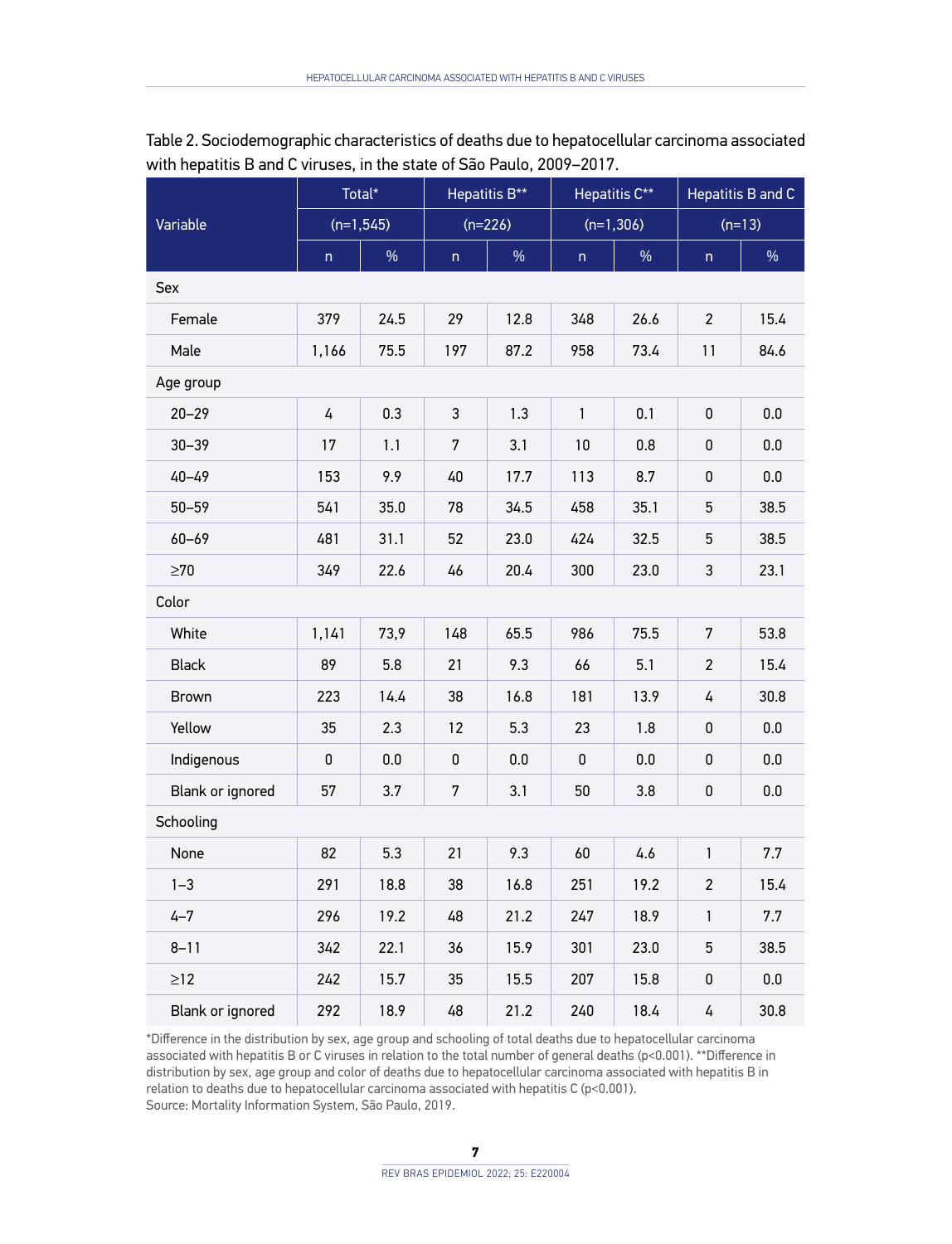In the second triennium, the DRS of Baixada Santista and São José do Rio Preto stood out with 0.14 and 0.13 deaths per 100,000 inhabitants/year, respectively, while in the third study period, the DRS of Barretos stood out, with 0.16 deaths per 100,000 inhabitants/year (Figure 2).

In relation to crude mortality rates due to HCC associated with HCV, in the first period, the highest rate was observed in the DRS of Ribeirão Preto with 0.60 deaths per 100,000 inhabitants/year, followed by the DRS of Greater São Paulo and São José do Rio Preto stood out, both with 0.48 deaths per 100,000 inhabitants/year and then the DRS of Baixada Santista with 0.34 deaths per 100,000 inhabitants/year. In the second triennium, the highest rates were found in the DRS of Baixada Santista (0.62 deaths per 100,000 inhabitants/year), Greater São Paulo (0.51 deaths per 100,000 inhabitants/year), São José from Rio Preto (0.44 deaths per 100,000 inhabitants/year), and Ribeirão Preto (0.36 deaths per 100,000 inhabitants/year). In the third study period, the DRS of Ribeirão Preto, Baixada Santista, and Greater São Paulo stood out with 0.52, 0.51, and 0.38 deaths per 100,000 inhabitants/year, respectively (Figure 2).

#### **DISCUSSION**

A higher proportion of deaths due to HCC associated with HCV was observed (22.2%) when compared to HBV (3.9%). The mortality rate due to HCC associated with hepatitis B showed a downward trend. However, the mortality rate due to HCC associated with hepatitis C showed a steady trend in the analysis period. The spatial distribution revealed a heterogeneous pattern of mortality rates due to HCC associated with viral hepatitis in the state of São Paulo.

The study by Fassio et al. on the etiology of HCC in Argentina concluded that the main etiological factors found in 551 studied HCC cases were alcohol (33%), HCV (32.8%), and HBV  $(10\%)$ <sup>10</sup>. These results coincide with those obtained in this study, which found a higher proportion of deaths due to HCC associated with HCV and a lower proportion associated with HBV.

Similar to the results of this study, Sato et al. showed a downward trend in mortality from hepatitis B in the period from 2002 to 2016<sup>11</sup>, as well as data from the state of São Paulo showing a rate reduction in hepatitis B detection from 9.41 cases per 100,000 inhabitants in 2009 to 7.56 cases per 100,000 inhabitants in 201412.

It is suggested that the decrease in mortality rates due to hepatitis B in our country can be attributed in part to vaccination, with a decrease in prevalence; the measures recommended by preventive actions against HIV infection, initiated in the 1980s, as observed in other countries, may have influenced the reduction of these rates<sup>13-16</sup>.

These findings highlight that the prevention of primary liver cancer through the HBV vaccine has been showing successful results. The hepatitis B vaccine is highly effective and practically free of complications. As hepatitis B is a major cause of liver cancer in the world, vaccination prevents not only hepatitis but also cancer<sup>17</sup>. In this same sense, it is likely that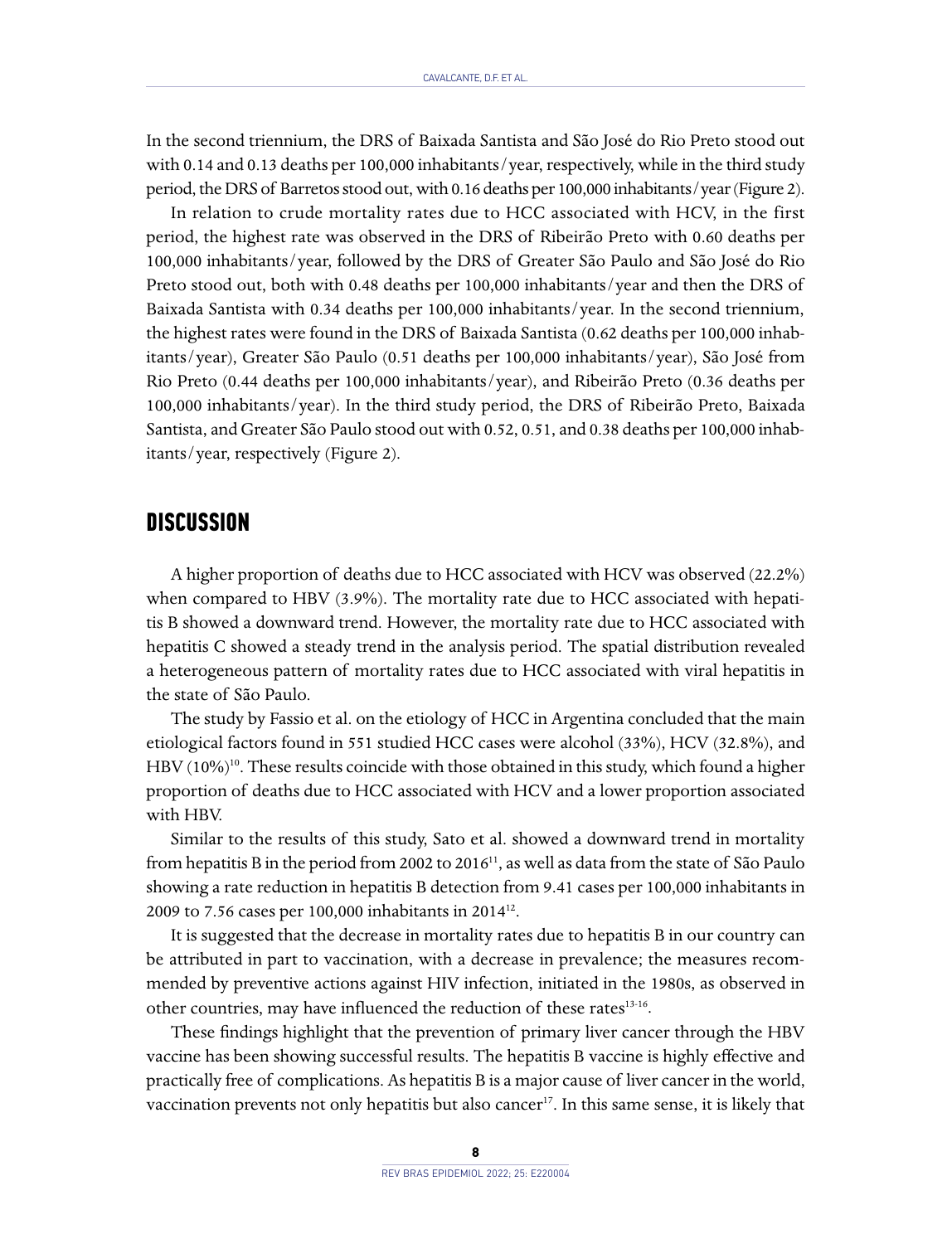

Source: Mortality Information System, São Paulo, 2019.

Figure 2. Spatial distribution of crude mortality rates due to hepatocellular carcinoma associated with hepatitis B and C viruses, according to the Regional Health Department of residence, in the state of São Paulo, 2009–2017 (per 100,000 inhabitants / year).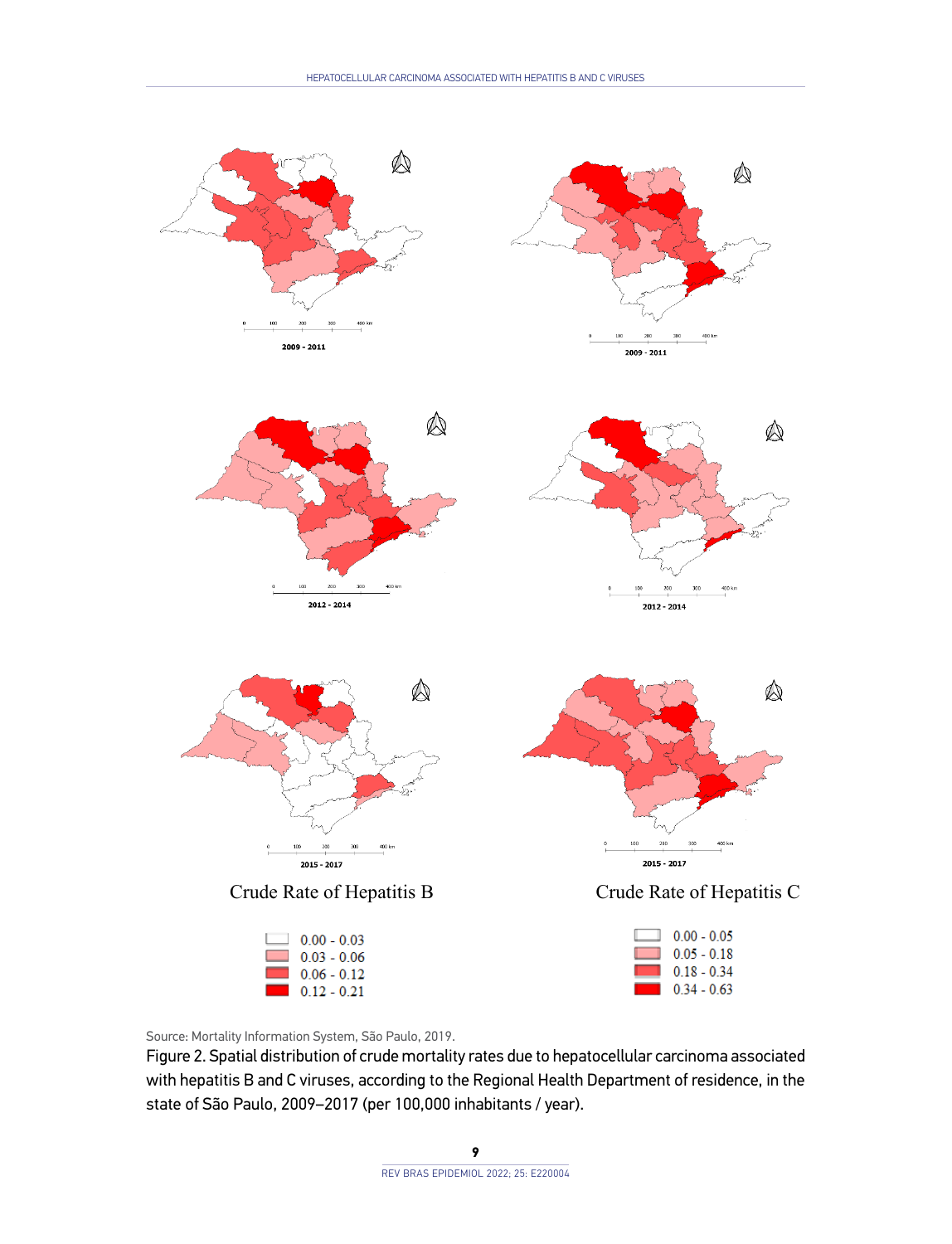the reduction in mortality due to HCC associated with hepatitis B, observed in this study, is due to the high vaccination coverage.

Regarding HCC mortality associated with hepatitis C, a steady trend in mortality rates was identified in the analyzed period. In contrast, the study by Akinyemiju et al. shows that between 1990 and 2015, there was an increase in the incidence and mortality of liver cancer worldwide due to HCV<sup>18</sup>.

Mortality rates due to HCC associated with hepatitis B were higher in males. This observation can be explained by male sexual behavior, with men being more exposed to the virus<sup>19</sup>. The same behavior was observed in mortality rates due to HCC associated with hepatitis C in the study period, with higher rates in males. Similarly, there are findings that men have more attitudes that leave them more exposed to the virus, such as the use of injectable or inhalable drugs, drinking alcohol, and the practice of sexual intercourse without the use of condoms<sup>20</sup>.

There was a predominance of deaths due to HCC associated with HCV in the age group of 50–59 years (35.1%). This fact may be associated with several factors, such as late diagnosis, long latency period of viruses, and the absence of signs and symptoms (which denote the silent character of this type of hepatitis)<sup>21</sup>.

Regarding the level of education, this study pointed out that the majority of deaths due to HCC associated with hepatitis B had from 4 to 7 years of study and the majority of deaths due to HCC associated with hepatitis C had from 8 to 11 years of study. The study by Gonçalves et al., carried out in the state of Pará, from 2010 to 2014, pointed out that most of the notified cases of hepatitis B and C (35%) had low education (elementary school), indicating the relationship between these individuals and the conditions of socioeconomic vulnerability of populations, which can favor the transmission of the disease<sup>22</sup>. However, two factors can be considered: the sociodemographic differences between the states of Pará and São Paulo and the low filling in of this field, a fact that may have caused a bias in this analysis, as found by Cruz et al. in their study carried out in the state of São Paulo<sup>23</sup>.

In this study, when analyzing the color variable, it was observed that 65.5% of deaths due to HCC associated with hepatitis B were white. With regard to HCC deaths associated with hepatitis C, 75.5% were white. These results coincide with the study by Sato et al., carried out in the city of São Paulo, in which there was a predominance of deaths from hepatitis B and hepatitis C in white individuals $12$  and diverge from the study by Oliveira et al., in which the majority of notified cases of hepatitis C in a hospital in Goiás (75.1%) were brown<sup>24</sup>.

The DRS that presented the highest mortality rates due to HCC associated with hepatitis B or C over the 9 years of this study may be related to several factors, such as genetic, demographic, socioeconomic, cultural, and historical factors in the population studied. Other issues can be raised in relation to past failures in prenatal control; the quality of the transfused blood, causing a greater occurrence of injuries; change of residence for treatment in larger municipalities, with more structured health services; and other social and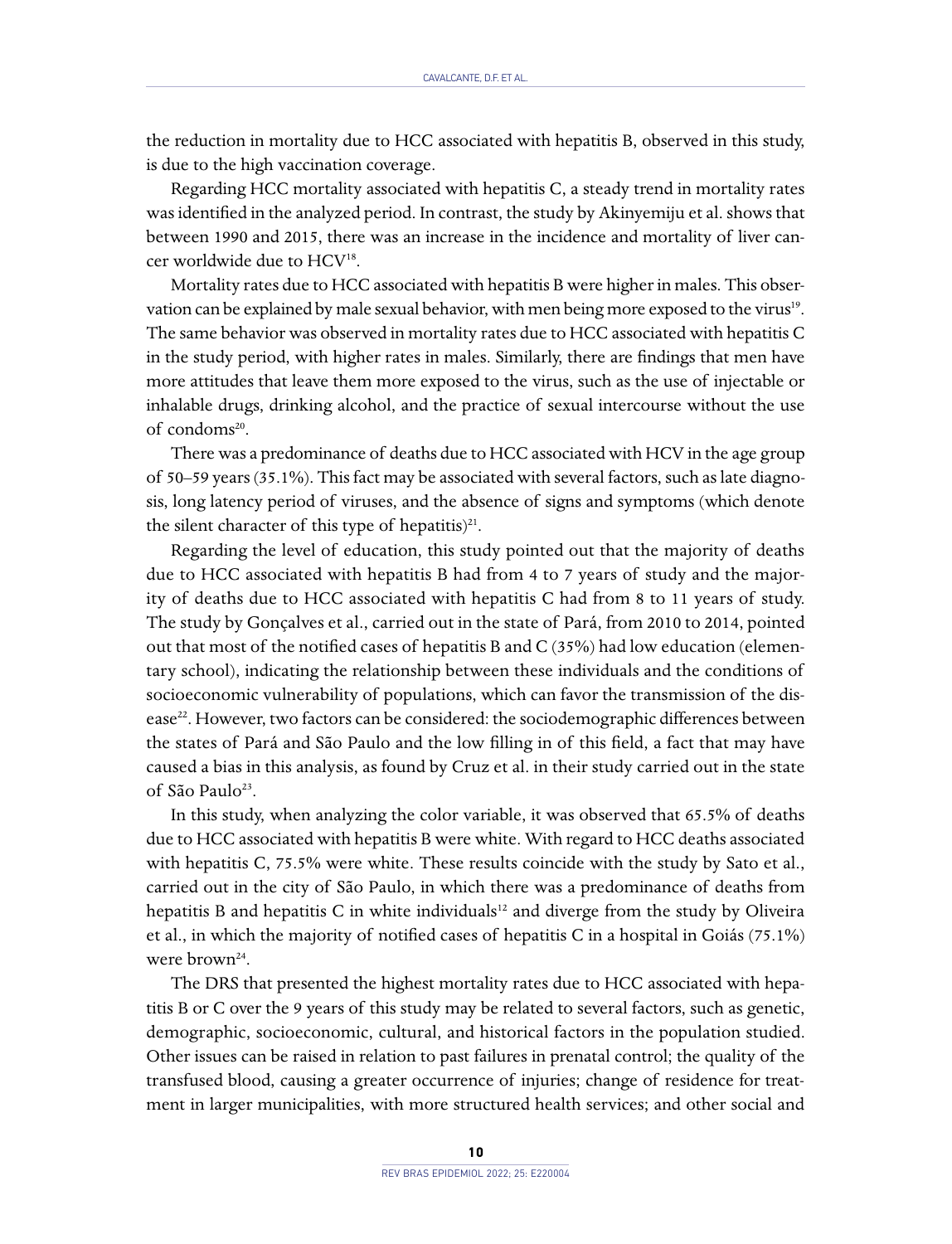behavioral factors, such as the diversity of partners and the early onset of sexual activity. It is considered that the urbanization of these areas can also influence mortality rates $25.26$ .

Chronic viral hepatitis has a great impact on patients infected with HIV/AIDS<sup>27</sup>. According to information from the São Paulo State Secretariat of Health (2018), the Epidemiological Surveillance Group (ESG) of Santos, Barretos, São José do Rio Preto, Ribeirão Preto, and Capital had AIDS mortality rates above the state average (4.9 deaths per 100,000 inhabitants) in the year 2017<sup>28</sup>. Thus, the DRS with higher rates of mortality due to HCC associated with viral hepatitis may be related to possible cases of coinfection in these regions.

The Metropolitan Region of Santos stands out in the AIDS epidemic, being one of the cities with the highest incidence rate in the state of São Paulo. This panorama would be related to the fact that the city, through its port, is included in the cocaine trafficking route to Europe and North America<sup>29-31</sup>. These factors may be related to the prominence that the DRS of Baixada Santista presented over the 3-year period of this study.

A study carried out in a hospital in the city of Ribeirão Preto-SP showed a prevalence of HIV/HBV of 20.4%32. These results may be related to the highlight that the DRS of Ribeirão Preto presented in this study.

Souto et al. evaluated the contribution of different parenteral routes of exposure to hepatitis C, including samples from nine cross-sectional studies, with a total of 3,910 individuals, and confirmed the use of injectable drugs as the main risk factor for HCV<sup>33</sup>.

The study by Passos et al., carried out in the Ribeirão Preto region, with 208 former athletes, showed that the high prevalence of hepatitis C among former athletes was associated with the previous use of injectable stimulants $34$ . This fact may explain the highlight that Ribeirão Preto DRS presented in this study, indicating that the use of injectable drugs in the past decades in this region may have contributed to the results found.

In this study, the DRS that presented the highest rates of HCC associated with hepatitis C may reflect social and behavioral problems, such as the large number of injecting drug users in these regions in the past decades.

A limitation of this study is the use of secondary data. It is necessary to consider that the time elapsed between the moment of infection by hepatitis B or C and the development of HCC usually takes decades, in other words, the interpretation of these data must be cautious, since it may reflect the diagnosis and treatment in regions with large medical centers, which does not mean that this was where the infection was acquired.

 The reduction in the mortality rate due to HCC associated with hepatitis B shows an important advance in the control of the disease due to the immunization actions with the hepatitis B vaccine. However, the mortality rate due to HCC associated with hepatitis C has been stable over the study period, indicating the need for actions and measures to reduce these rates. In this sense, the increase in the detection of cases of hepatitis C, through the expansion of the offer of rapid tests or the serology for the population most vulnerable to the risk of infection, as well as for people aged 40 years and above and who may have been infected in the past decades, is an important strategy for diagnosis. In addition, the treatment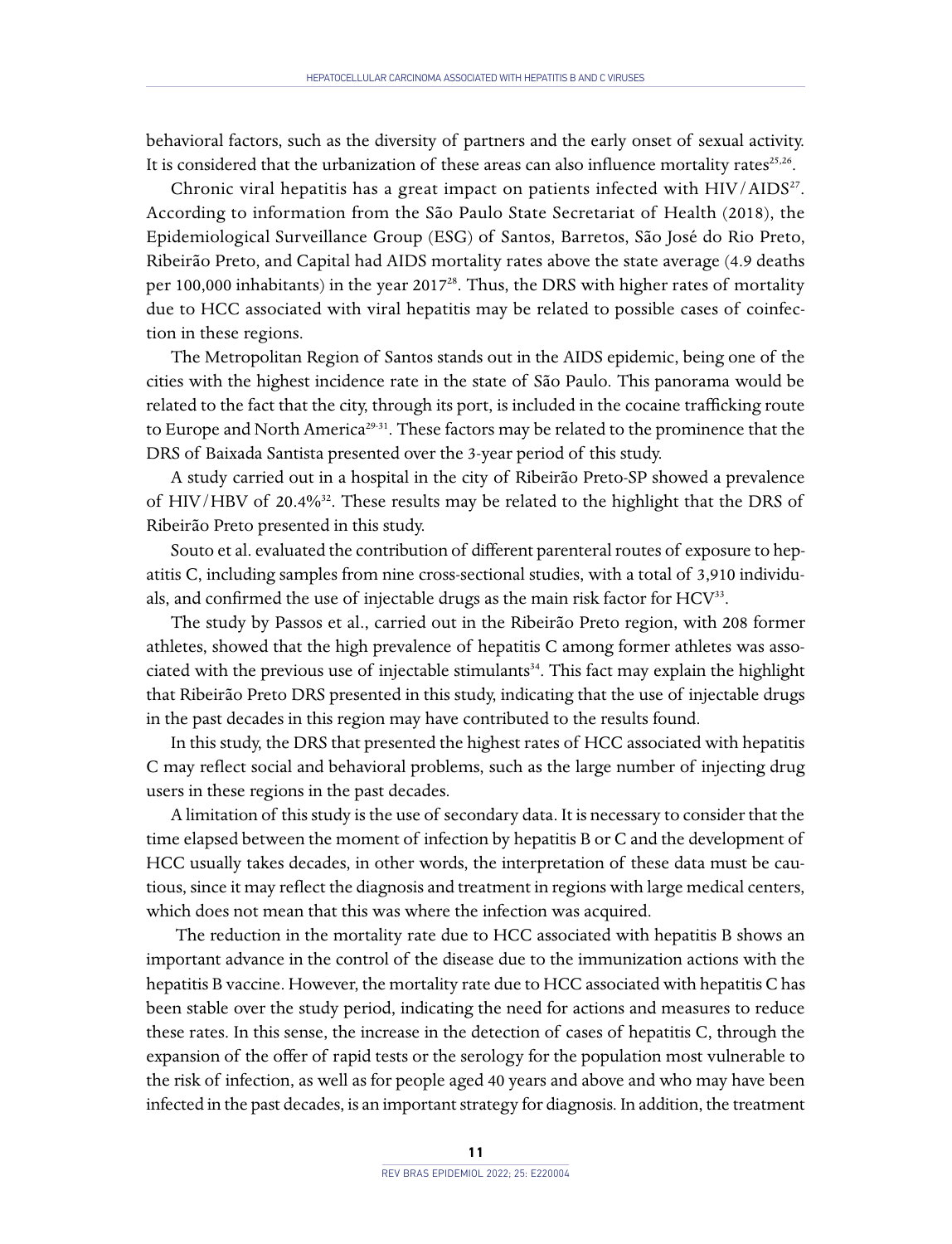of affected individuals will contribute to the prevention and control of the disease, with the consequent reduction in cases and deaths due to HCC associated with hepatitis C.

The spatial distribution of deaths may contribute to the managers and professionals of the DRS, in the sense of raising hypotheses for more in-depth knowledge of their regions, based on these results.

# **ACKNOWLEDGMENTS**

The authors thank University of São Paulo, School of Public Health and State Department of Health, Epidemiological Surveillance Center 'Professor Alexandre Vranjac' that provided technical support for the development and implementation of this study.

## **REFERENCES**

- **1.** Bray F, Ferlay J, Soerjomataram I, Siegel RL, Torre LA, Jemal A. Global cancer statistics 2018: GLOBOCAN estimates of incidence and mortality worldwide for 36 cancers in 185 countries. CA Cancer J Clin 2018; 68 (6): 394-424.<https://doi.org/10.3322/caac.21492>.
- **2.** Sherman M. Hepatocellular carcinoma: epidemiology, risk factors, and screening. Semin Liver Dis 2005; 25 (2): 143-54. [https://doi.org/10.1055/s-2005-871194](https://doi﻿.org/10.1055/s-2005-871194)
- **3.** Haslam DW, James WP. Obesity. Lancet 2005; 366 (9492): 1197-209. [https://doi.org/10.1016/](https://doi.org/10.1016/S0140-6736(05)67483-1) [S0140-6736\(05\)67483-1](https://doi.org/10.1016/S0140-6736(05)67483-1)
- **5.** Mahajan R, Xing J, Liu SJ, Ly KN, Moorman AC, Rupp L, et al. Mortality among persons in care with hepatitis C virus infection: the Chronic Hepatitis Cohort Study (CHeCS), 2006-2010. Clin Infect Dis 2014; 58 (8): 1055- 61. <https://doi.org/10.1093/cid/ciu077>
- **6.** Tauil MC, Amorim TR, Pereira GF, Araújo WN. Mortalidade por hepatite viral B no Brasil, 2000-2009. Cad Saude Publica 2012; 28 (3): 472-8. [https://doi.](https://doi.org/10.1590/s0102-311x2012000300007) [org/10.1590/s0102-311x2012000300007](https://doi.org/10.1590/s0102-311x2012000300007)
- **7.** Gonçalves CS, Pereira FE, Gayotto LC. Hepatocellular carcinoma in Brazil: report of a national survey (Florianópolis, SC, 1995). Rev Inst Med Trop Sao Paulo 1997; 39 (3): 165-70. [https://doi.org/10.1590/](https://doi.org/10.1590/s0036-46651997000300008) [s0036-46651997000300008](https://doi.org/10.1590/s0036-46651997000300008)
- **8.** Fundação SEADE. Informações dos Municípios Paulistas [Internet]. São Paulo; 2018 [cited on Sept. 14, 2018]. Available at:<http://www.imp.seade.gov.br/frontend/#/>
- **9.** Fundação SEADE. Sistema Seade de Projeções Populacionais [internet]. 2018 [cited on Sept. 14,

2018]. Available at: [http://produtos.seade.gov.br/](http://produtos.seade.gov.br/produtos/projpop/index.php) [produtos/projpop/index.php](http://produtos.seade.gov.br/produtos/projpop/index.php)

- **10.** Fassio E, Míguez C, Soria S, Palazzo F, Gadano A, Adrover R, et al. Etiology of hepatocellular carcinoma in Argentina: results of a multicenter retrospective study. Acta Gastroenterol Latinoam 2009; 39 (1): 47-52. PMID: 19408739
- **11.** Sato APS, Koizumi IK, Farias NSO, Silva CRCD, Cardoso MRA, Figueiredo GM. Mortality trend due to Hepatitis B and C in the city of São Paulo, 2002- 2016. Rev Saude Publica 2020; 54: 124. [https://doi.](https://doi.org/10.11606/s1518-8787.2020054002231) [org/10.11606/s1518-8787.2020054002231](https://doi.org/10.11606/s1518-8787.2020054002231)
- **12.** Coelho DM, Farias N, Camis MCRS. Viral Hepatitis Program in the state of São Paulo, 2000-2015. BEPA 2015; 12 (141): 25-34.
- **13.** Alter MJ. Epidemiology of viral hepatitis and HIV co-infection. J Hepatol 2006; 44 (Suppl 1): S6-9. [https://](https://doi.org/10.1016/j.jhep.2005.11.004) [doi.org/10.1016/j.jhep.2005.11.004](https://doi.org/10.1016/j.jhep.2005.11.004)
- **14.** Pereira LM, Martelli CM, Merchán-Hamann E, Montarroyos UR, Braga MC, Lima ML, et al. Populationbased multicentric survey of hepatitis B infection and risk factor differences among three regions in Brazil. Am J Trop Med Hyg 2009; 81 (2): 240-7. PMID: 19635877
- **15.** Ximenes RAA, Figueiredo GM, Cardoso MRA, Stein AT, Moreira RC, Coral G, et al. Population-Based multicentric survey of hepatitis B Infection and Risk Factors in the North, South, and Southeast Regions of Brazil, 10-20 Years After the Beginning of Vaccination. Am J Trop Med Hyg 2015; 93 (6): 1341-8. [https://doi.](https://doi.org/10.4269/ajtmh.15-0216) [org/10.4269/ajtmh.15-0216](https://doi.org/10.4269/ajtmh.15-0216)